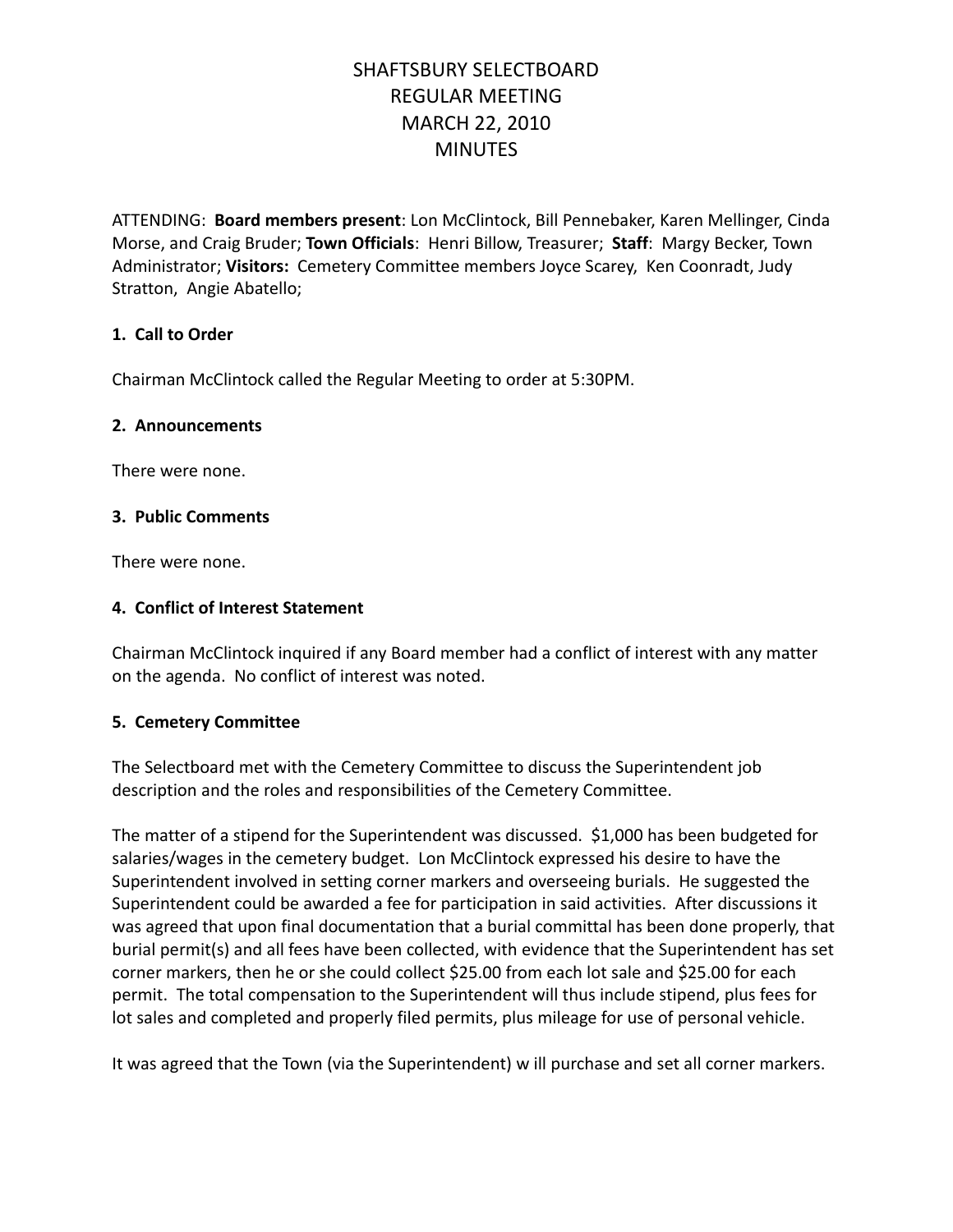It was agreed that the price of the corner markers and installation costs = the "cost" to the Town. Hence corner marker fees are market price + installation cost + \$25.00 administrative fee.

**Bill Pennebaker made the MOTION that the compensation and fee structure for the Cemetery Superintendent will include the following:**

## **a. \$25.00 per lot sale and deed – which will be drawn from general fund revenues b. \$25.00 upon completion of all "committal" transactions, establishment of corner markers, and filing of a completed burial permit.**

Draft 4 dated 3/22/10 of the "Cemetery Committee Responsibilities" was reviewed. It was agreed that the document would be modified as follows:

Paragraph 2 beginning "The role of the Cemetery Committee…" Line 3: change will to "**shall"** Paragraph 4 item #4: delete "the" ; insert "comma" after "sale"; insert "determine the" need for additional space;

Paragraph 4: item #10: delete "supervise and" so sentence reads "Annually evaluate the performance"……

The changes to Committee Responsibilities agreed to reflect the agreement that the Superintendent shall report to the Town Administrator, and the Town Administrator will oversee the work of the Cemetery Superintendent.

## **Karen Mellinger made the MOTION to approve Draft 4 of the "Cemetery Committee Responsibilities" dated March 22, 2010 as amended. Craig Bruder seconded. The MOTION carried 5‐0 in favor.**

Draft 6 dated 3/22/10 of the "Superintendent's Job Description" was reviewed and minor modifications were made as follows:

"Job Functions" Line 3: Insert "Keep and" so the sentence reads "Keep and maintain all Cemetery records in the Town Office".

"Job Functions" Line 15: Replace "Develop quarterly reports from records…." With "Must be available on short notice to attend to requests for cemetery services".

"Job Functions" Line 16: Delete sentence and replace with "Assist the Cemetery Committee in its preparation of the report for the Auditors to include in the Town Report".

**Craig Bruder made the MOTION to approve Draft 6 of the "Cemetery Superintendent's Job Description" dated March 22, 2010. Karen Mellinger seconded. The MOTION carried 5‐0 in favor.**

 $\overline{\phantom{a}}$